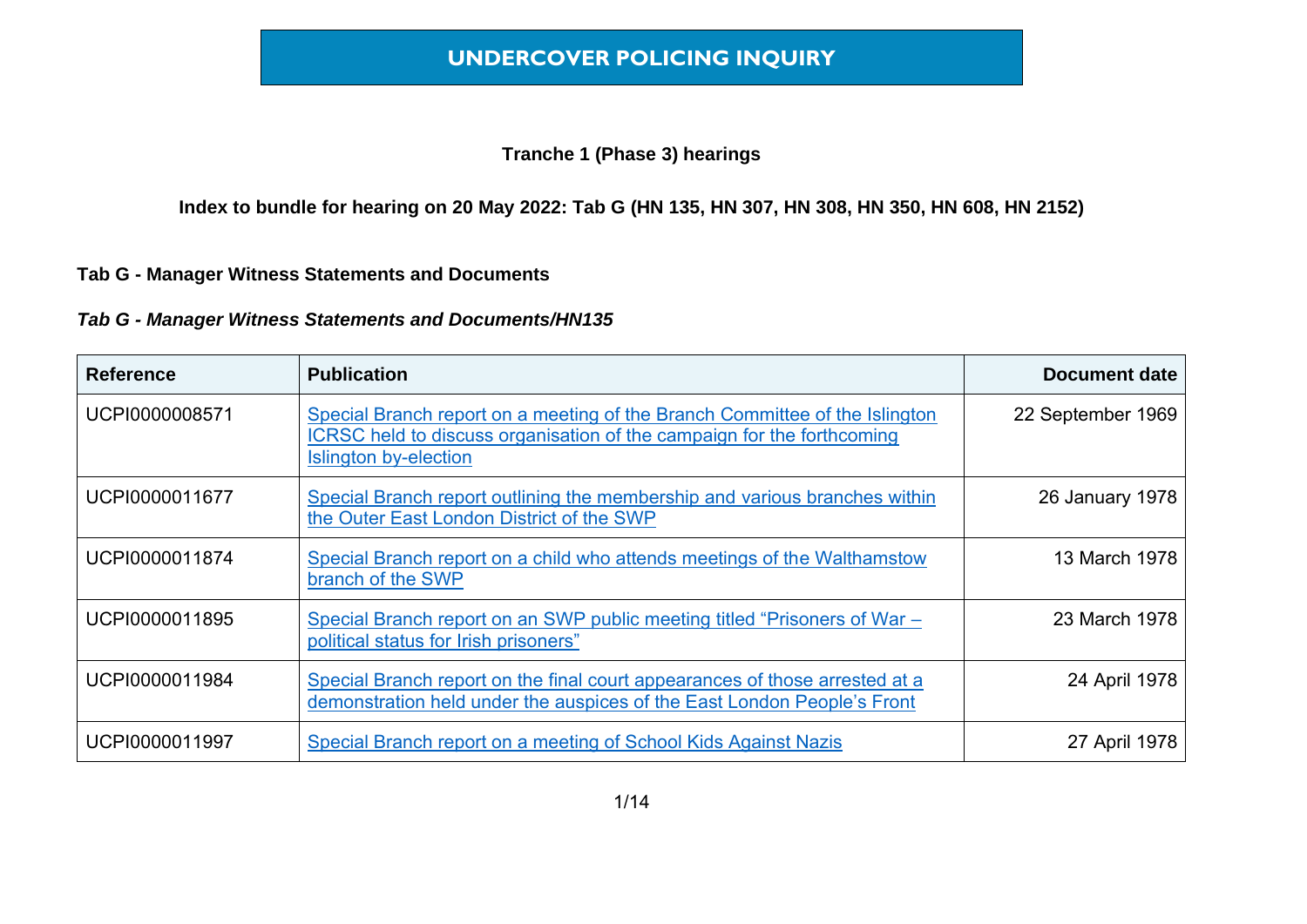| MPS-0726913    | Memorandum from DCI Ferguson concerning information passed from Special<br><b>Branch to A department regarding ANL rally</b>                                                                                      | 01 May 1978      |
|----------------|-------------------------------------------------------------------------------------------------------------------------------------------------------------------------------------------------------------------|------------------|
| UCPI0000011275 | Special Branch report enclosing a photograph of a child taken at an Anti-Nazi<br>demonstration                                                                                                                    | 19 May 1978      |
| UCPI0000021776 | Special Branch report stating that Dave Morris is the secretary of the<br><b>Federation of London Anarchist Groups</b>                                                                                            | 01 June 1978     |
| UCPI0000021782 | Special Branch report containing personal information about a child who is a<br>member of School Kids Against Nazis                                                                                               | 19 June 1978     |
| UCPI0000011356 | Special Branch report on HN13's appearance, alongside three other<br>individuals, at Lambeth Magistrate's Court on various public order charges<br>arising from the National Front meeting at Loughborough School | 07 August 1978   |
| UCPI0000011389 | Special Branch report listing bank account details for various members of the<br><b>SWP</b>                                                                                                                       | 15 August 1978   |
| MPS-0527310    | Memorandum from DCI Ferguson to DCS Kneale concerning the identification<br>of a suitable location for promotion examinations for SDS officers                                                                    | 14 November 1978 |
| UCPI0000011692 | Special Branch report stating that an SWP member has been sacked from<br><b>Fords of Dagenham</b>                                                                                                                 | 30 November 1978 |
| UCPI0000013040 | Special Branch report on a regular business meeting of the Walthamstow<br>branch of the SWP including a report on the bakers' strike from a member of<br>the Bakers' Union                                        | 15 December 1978 |
| UCPI0000013047 | Special Branch report on meetings of the London Workers Group                                                                                                                                                     | 18 December 1978 |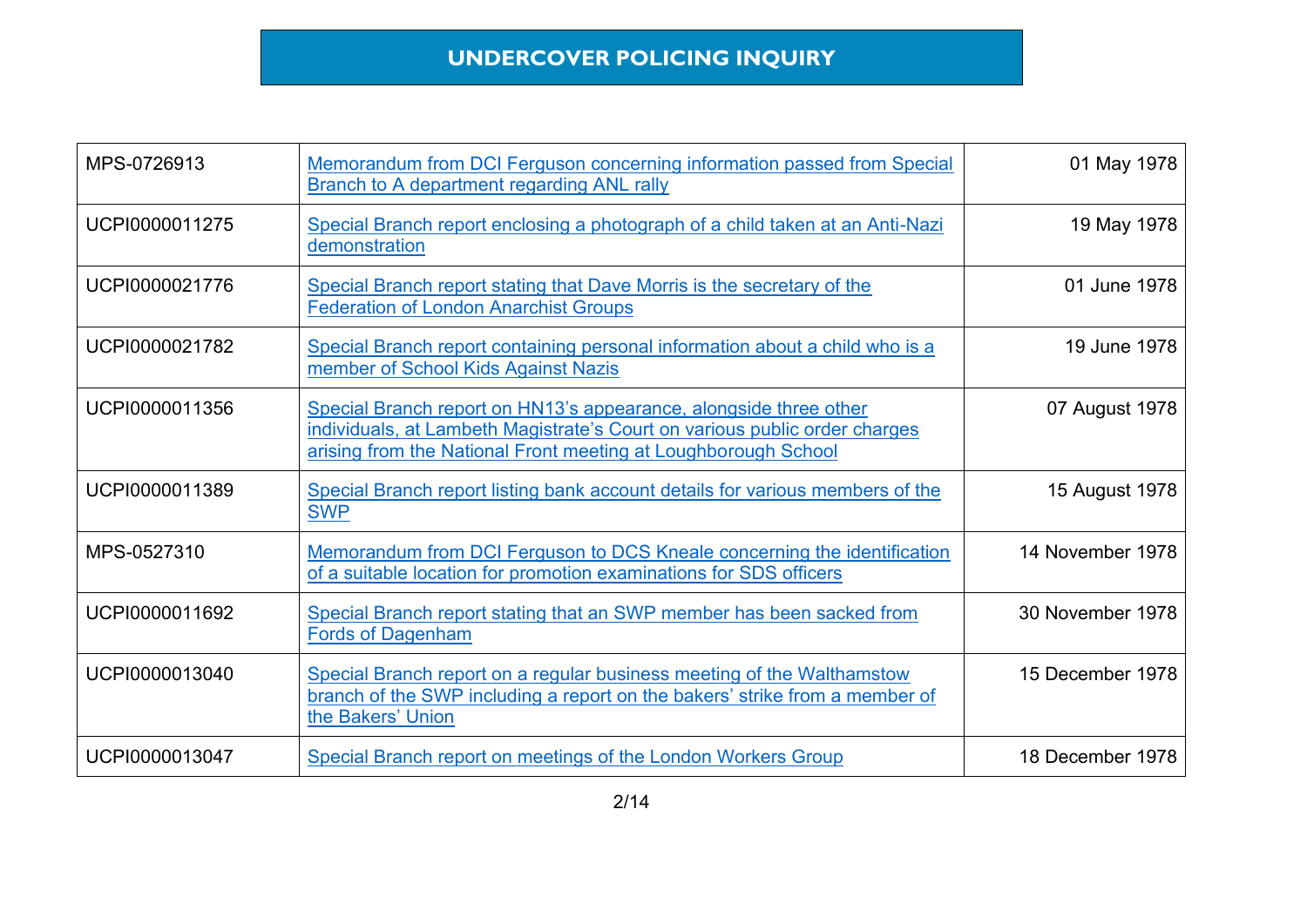| UCPI0000013171 | Special Branch report concerning personal details of two members of the<br><b>Socialist Workers Party</b>                                                                 | 26 February 1979 |
|----------------|---------------------------------------------------------------------------------------------------------------------------------------------------------------------------|------------------|
| MPS-0728964    | <b>Annual Report 1978</b>                                                                                                                                                 | 08 March 1979    |
| UCPI0000028835 | Security Service note for policy file concerning meeting between DCI<br>Ferguson and Security Service to discuss how cooperation between F6 and<br>SDS could be developed | 20 March 1979    |
| UCPI0000021293 | Special Branch report containing personal details and a photograph of a<br>member of the Clapton branch of the SWP who is also in the Hackney branch<br>of Women's Voice  | 22 May 1979      |
| UCPI0000021297 | Special Branch report enclosing leaflet issued by Friends of Blair Peach<br><b>Committee</b>                                                                              | 30 May 1979      |
| UCPI0000021011 | Special Branch report enclosing a photograph of a child who accompanies her<br>parents to meetings of the North-West London District SWP                                  | 27 June 1979     |
| UCPI0000021047 | Special Branch report listing attendees at the funeral of Blair Peach                                                                                                     | 13 July 1979     |
| UCPI0000021133 | Special Branch report containing personal details of a member of the SWP<br>who has become a supply teacher at a primary school                                           | 24 July 1979     |
| UCPI0000021118 | Special Branch report on a meeting of the Clapton branch of the SWP<br>including a summary of the recent Rank and File Conference                                         | 02 August 1979   |
| UCPI0000030893 | Security Service note for liaison file summarising developments in liaison of F6<br>and SDS since beginning of 1979                                                       | 17 August 1979   |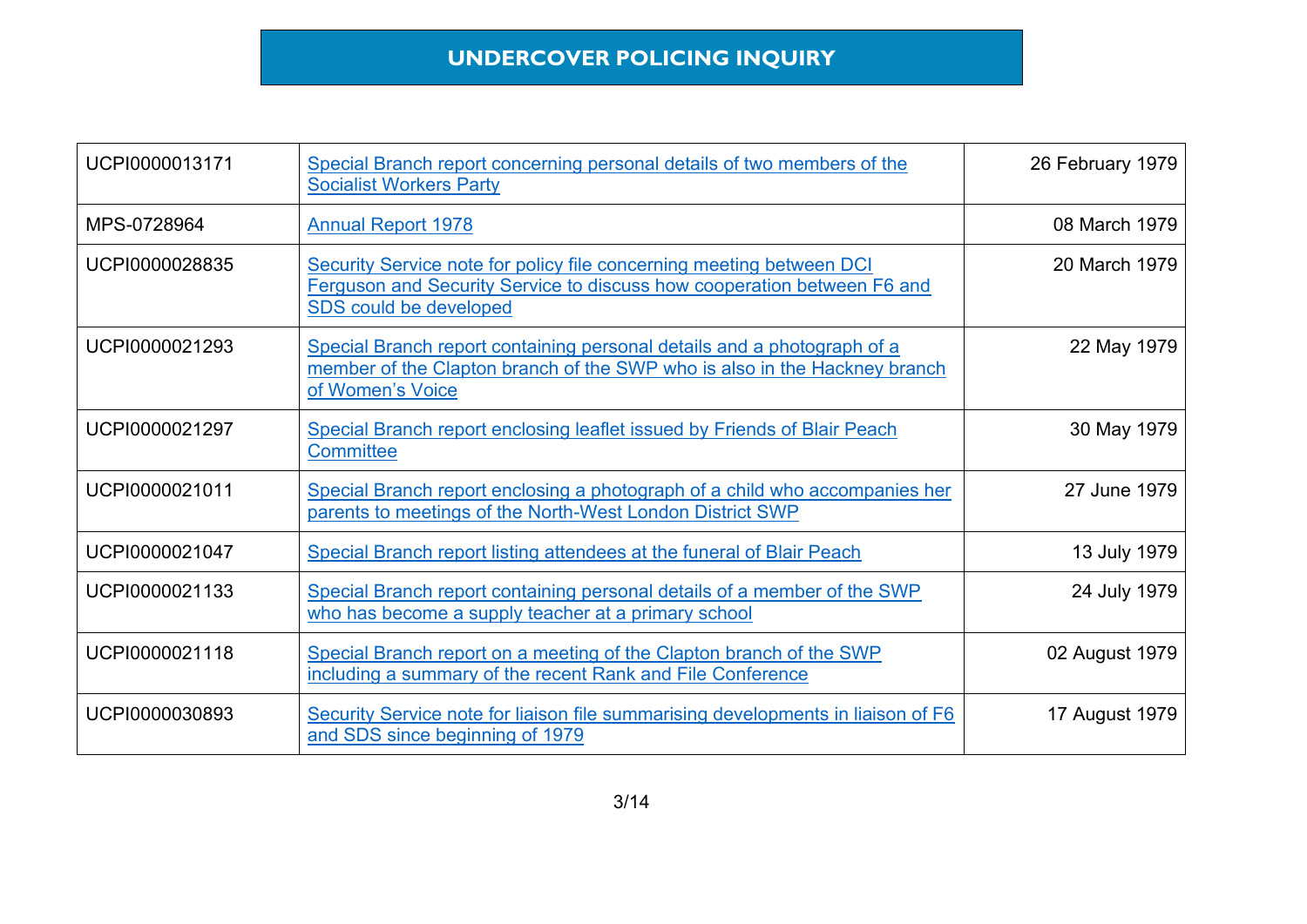| UCPI0000013300 | Special Branch report concerning personal details of a member of Clapton<br><b>Branch of Socialist Workers Party</b>                                                                                                               | 22 August 1979    |
|----------------|------------------------------------------------------------------------------------------------------------------------------------------------------------------------------------------------------------------------------------|-------------------|
| UCPI0000013343 | Special Branch report concerning meeting of co-ordinating committee for 'Stop<br>the Cuts' demonstration                                                                                                                           | 07 September 1979 |
| UCPI0000013376 | Special Branch report concerning meeting of Clapton Branch of Socialist<br><b>Workers Party</b>                                                                                                                                    | 19 September 1979 |
| UCPI0000028810 | Security Service note for liaison file concerning routine visit by DI McIntosh to<br>Security Service and the introduction of his successor, Trevor Butler.<br>Discussions included training, cover identities and future coverage | 04 October 1979   |
| UCPI0000013474 | Special Branch report on recent activity of the London Workers Group                                                                                                                                                               | 10 October 1979   |
| UCPI0000013559 | Special Branch report on a meeting of the Haringey Branch of the SWP, with<br>HN80 elected to the position of Branch Treasurer                                                                                                     | 01 November 1979  |
| UCPI0000013539 | Special Branch report enclosing a photograph taken at the funeral of Blair<br>Peach of a woman who is involved in Women's Voice and the Anti-Nazi<br>League                                                                        | 05 November 1979  |
| UCPI0000029191 | Security Service note concerning brief for SWP National Conference and<br>requirement for information on activities of Walthamstow branch                                                                                          | 06 November 1979  |
| UCPI0000029198 | Security Service note for liaison file of meeting with DCI Ferguson and<br>containing briefs prepared by F7                                                                                                                        | 08 November 1979  |
| UCPI0000030063 | Security Service Loose Minute regarding the SDS being prepared to lecture at<br>the Security Service agent-running course                                                                                                          | 13 November 1979  |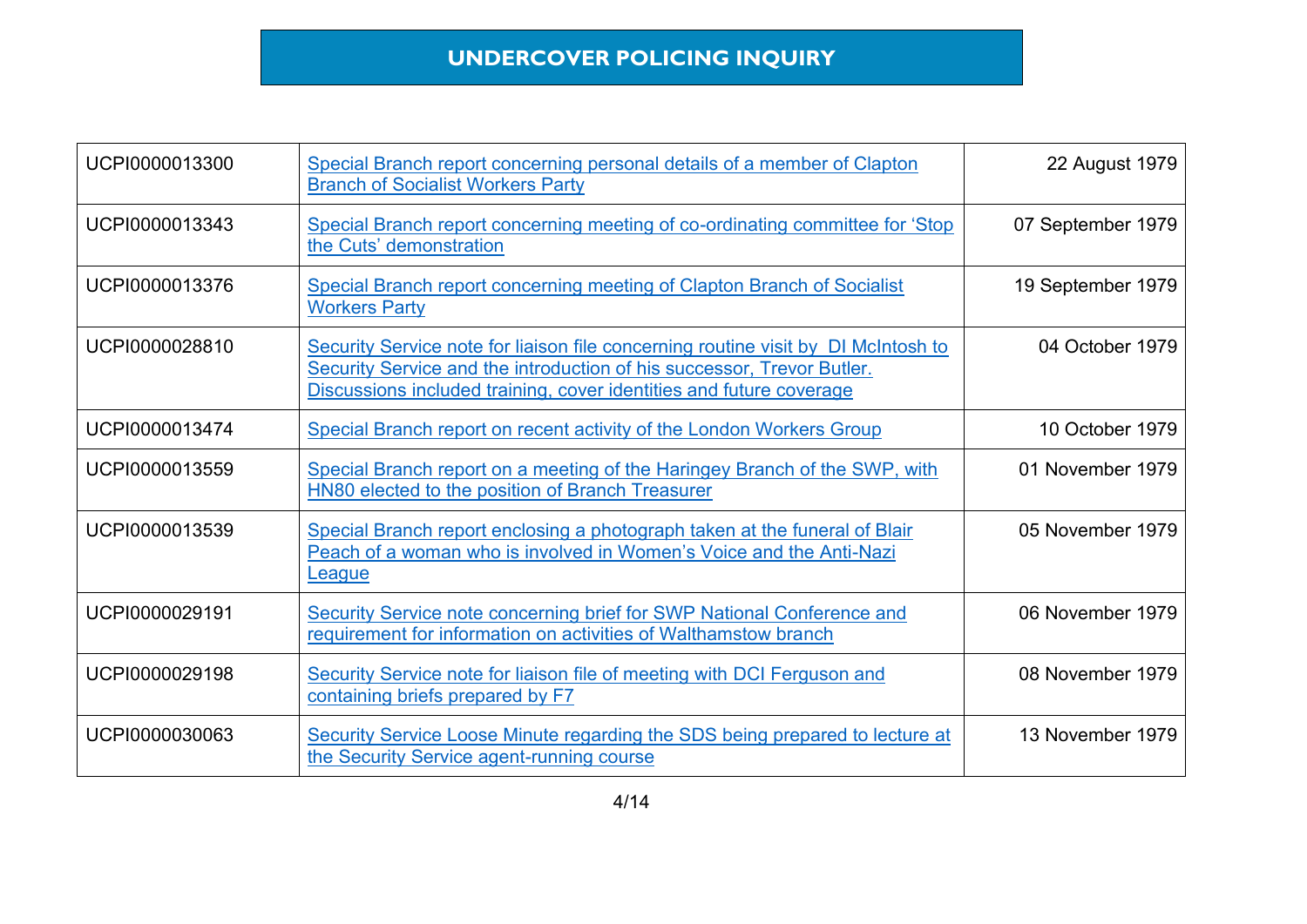| UCPI0000013597 | Special Branch report on a meeting of the London Workers Group on the<br>subject of 'Redundancies and Occupation'                                  | 19 November 1979 |
|----------------|----------------------------------------------------------------------------------------------------------------------------------------------------|------------------|
| UCPI0000028812 | Security Service note for liaison file concerning meeting between H/SDS and<br>F6 to discuss intelligence requirements                             | 22 November 1979 |
| UCPI0000013653 | Special Branch report listing participants in a picket at Tottenham Police<br>Station to protest against the killing of Blair Peach                | 12 December 1979 |
| UCPI0000013658 | Special Branch report on a meeting of the Haringey Branch of the SWP, with<br>HN80 being proposed for nomination to the role of District Treasurer | 14 December 1979 |
| UCPI0000013688 | Special Branch report on a meeting of the Greenwich branch of the SWP on<br>the subject of Southern Africa                                         | 02 January 1980  |
| UCPI0000013772 | Special Branch report concerning the demise of the Clapton Branch of the<br><b>Socialist Workers Party</b>                                         | 11 February 1980 |
| UCPI0000013803 | Special Branch report concerning the branch structure and membership of<br>Hackney area Socialist Workers Party signed by ACI Barry Moss           | 26 February 1980 |
| MPS-0728963    | <b>Annual Report 1979</b>                                                                                                                          | 01 April 1980    |
| MPS-0728962    | <b>Annual Report 1980</b>                                                                                                                          | 23 March 1981    |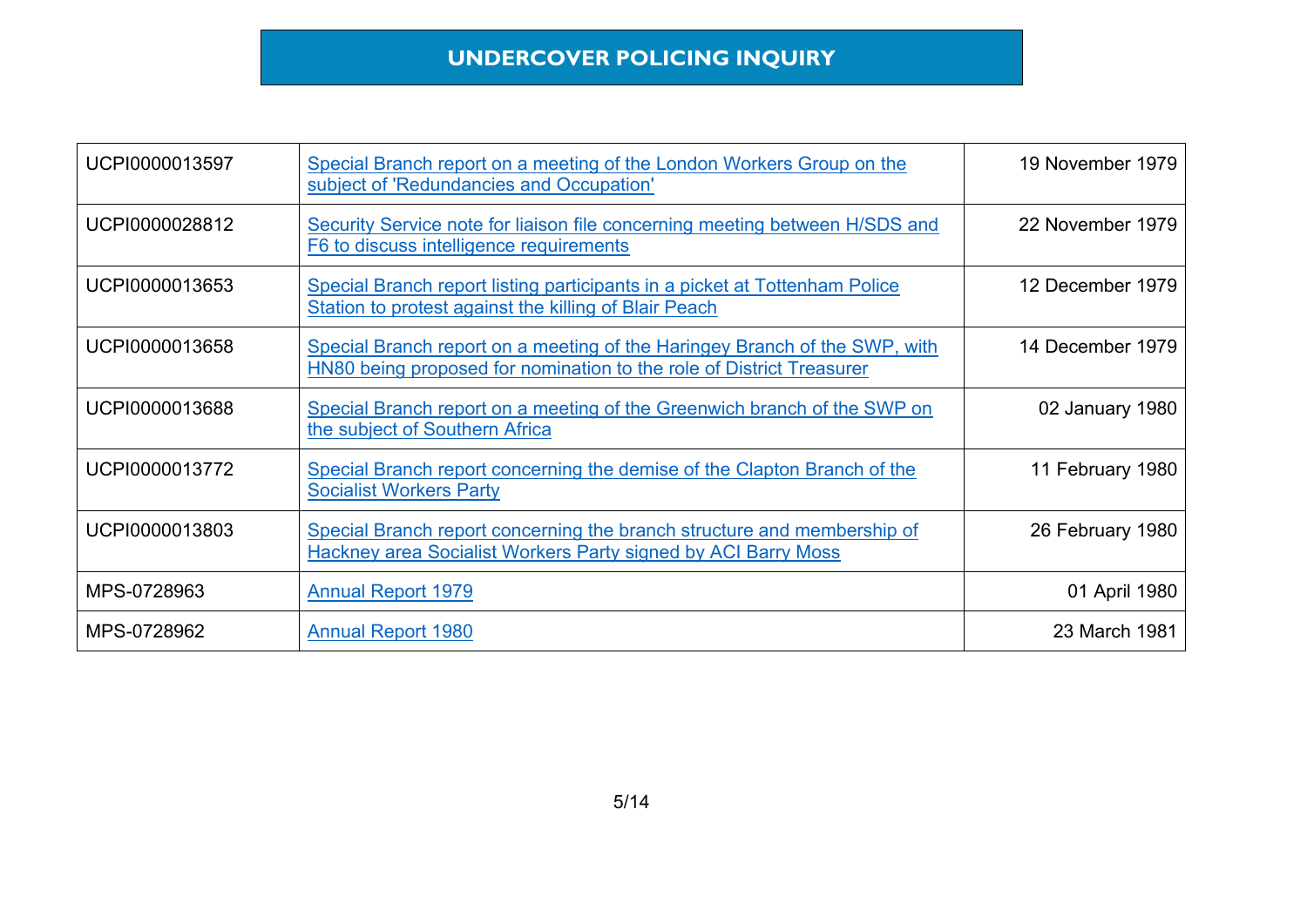| <b>Reference</b> | <b>Publication</b>                                                                                                                                                                                                                 | <b>Document date</b> |
|------------------|------------------------------------------------------------------------------------------------------------------------------------------------------------------------------------------------------------------------------------|----------------------|
| UCPI0000021297   | Special Branch report enclosing leaflet issued by Friends of Blair Peach<br><b>Committee</b>                                                                                                                                       | 30 May 1979          |
| UCPI0000021011   | Special Branch report enclosing a photograph of a child who accompanies her<br>parents to meetings of the North-West London District SWP                                                                                           | 27 June 1979         |
| UCPI0000028810   | Security Service note for liaison file concerning routine visit by DI McIntosh to<br>Security Service and the introduction of his successor, Trevor Butler.<br>Discussions included training, cover identities and future coverage | 04 October 1979      |
| UCPI0000013500   | Special Branch report on a picket organised by the Anti-Nazi League in<br>support of the Blair Peach Memorial                                                                                                                      | 17 October 1979      |
| UCPI0000029198   | Security Service note for liaison file of meeting with DCI Ferguson and<br>containing briefs prepared by F7                                                                                                                        | 08 November 1979     |
| UCPI0000028812   | Security Service note for liaison file concerning meeting between H/SDS and<br>F6 to discuss intelligence requirements                                                                                                             | 22 November 1979     |
| UCPI0000013727   | Special Branch report enclosing a photograph of a member of the Spartacus<br><b>League</b>                                                                                                                                         | 23 January 1980      |
| UCPI0000013754   | Special Branch report concerning meeting of Stoke Newington Branch of<br><b>Socialist Workers Party regarding steel workers strike</b>                                                                                             | 08 February 1980     |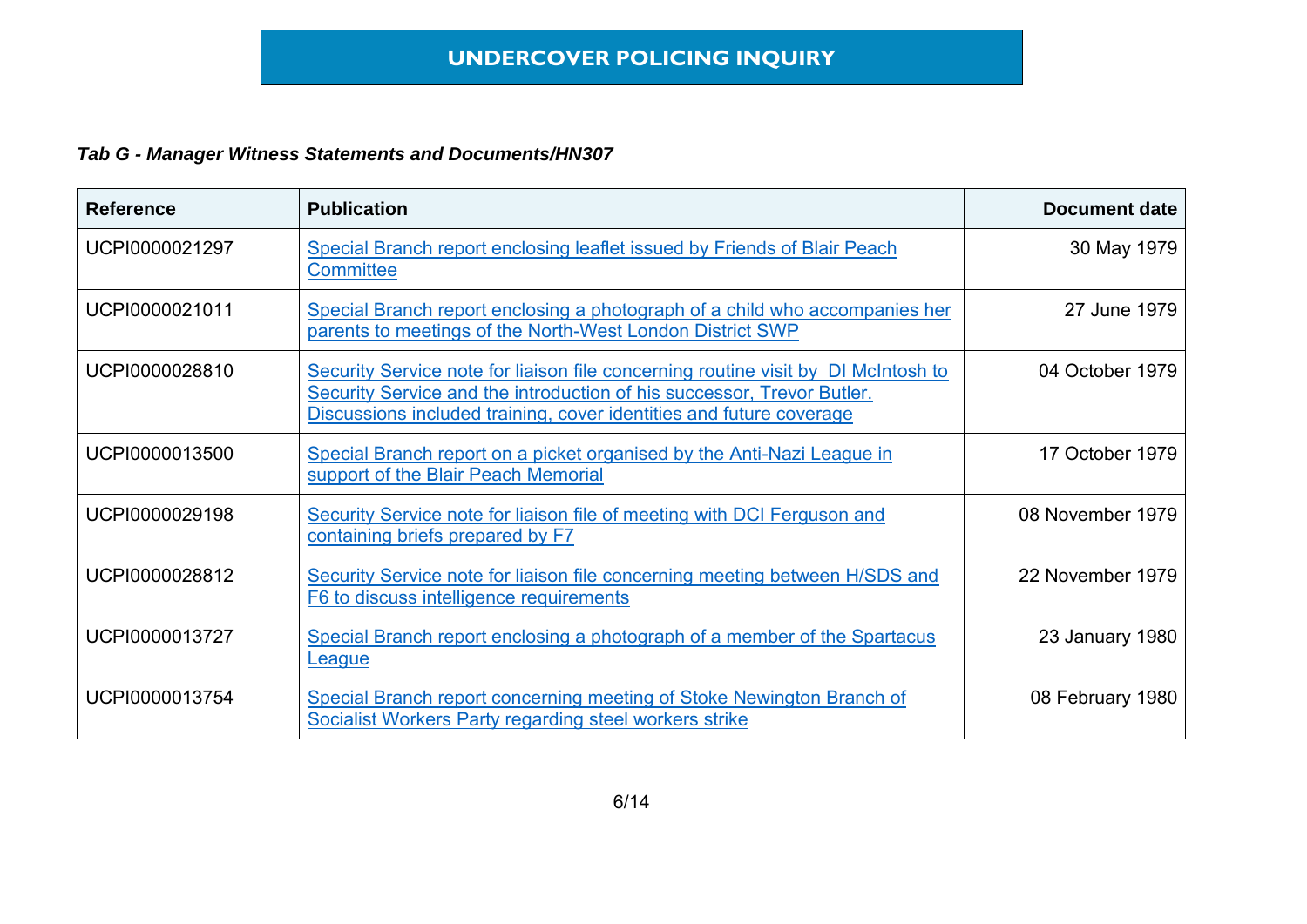| UCPI0000013803 | Special Branch report concerning the branch structure and membership of<br><b>Hackney area Socialist Workers Party signed by ACI Barry Moss</b>                                           | 26 February 1980  |
|----------------|-------------------------------------------------------------------------------------------------------------------------------------------------------------------------------------------|-------------------|
| UCPI0000028813 | Security Service note for liaison file concerning meeting between DCI Moss,<br>DI Butler and F6 to discuss SDS officers, provision of information and future<br>requirements              | 24 March 1980     |
| MPS-0728963    | <b>Annual Report 1979</b>                                                                                                                                                                 | 01 April 1980     |
| UCPI0000028814 | Security Service note for liaison file concerning meeting between DCI Moss,<br>DI Butler and F6 to introduce new F6 point of contact and discuss SDS officer<br>progress                  | 08 April 1980     |
| UCPI0000028816 | Security Service note for liaison file concerning routine meeting between DCI<br>Moss, DI Butler and F6. Discussion included dissemination of intelligence and<br>request for information | 01 August 1980    |
| UCPI0000014184 | Special Branch report concerning breakdown of a personal relationship of<br>members of Socialist Workers Party and Walthamstow Women's Voice<br>signed by ACI Barry Moss                  | 18 August 1980    |
| UCPI0000014258 | Special Branch report containing personal information about a founding<br>member of the Revolutionary Marxist Tendency                                                                    | 02 September 1980 |
| UCPI0000028817 | Security Service note for liaison file concerning meeting between DI Butler, DI<br>HN68 and Security Service to discuss problems of mutual interest                                       | 03 February 1981  |
| UCPI0000029199 | Security Service Minute Sheet concerning forthcoming meeting with SDS and<br>requests for information on Anarchist/Alternative activities in London                                       | 03 March 1981     |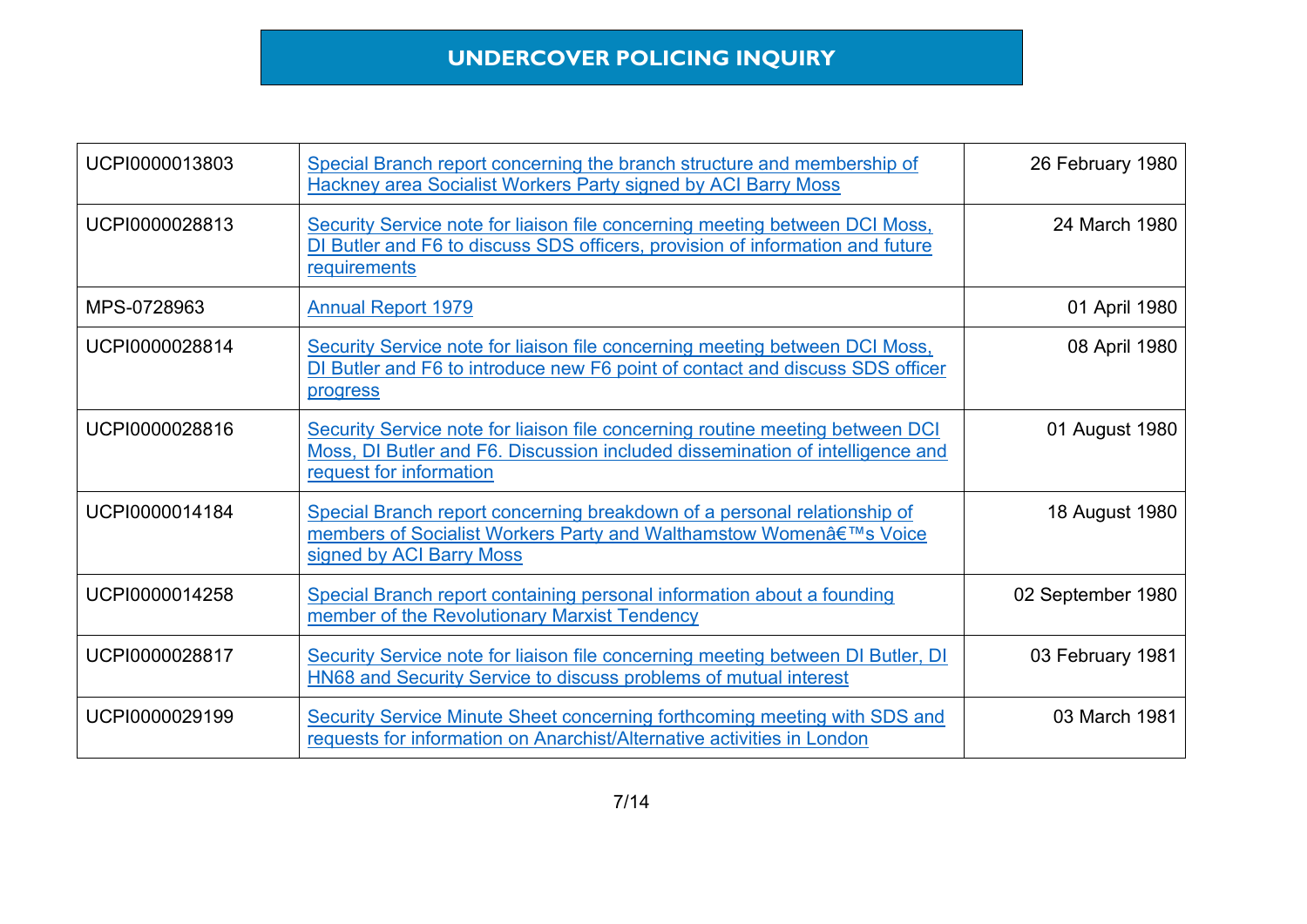| MPS-0728962    | <b>Annual Report 1980</b>                                                                                                                                                                               | 23 March 1981     |
|----------------|---------------------------------------------------------------------------------------------------------------------------------------------------------------------------------------------------------|-------------------|
| UCPI0000028819 | Security Service note for file concerning meeting between DI Butler, DI HN68<br>and F6 to discuss information requests and update on SDS personnel                                                      | 10 April 1981     |
| UCPI0000029200 | Security Service Brief for a meeting with the SDS on anarchist and anti-<br>nuclear matters                                                                                                             | 05 May 1981       |
| UCPI0000028824 | <b>Security Service Brief for SDS on Anarchist/Alternative matters</b>                                                                                                                                  | 12 June 1981      |
| UCPI0000015431 | Special Branch report enclosing a photograph of a gay member of the Brixton<br>branch of the SWP                                                                                                        | 24 June 1981      |
| UCPI0000015469 | Special Branch report submitting a list of contacts found in the address book<br>of a leading member of the Freedom Editorial Collective                                                                | 10 July 1981      |
| UCPI0000028828 | Security Service note for liaison file concerning routine meeting between DCI<br>Butler and F6 to discuss exchange of information, Butler's promotion to CI and<br>high standard of SDS officer reports | 20 July 1981      |
| UCPI0000015507 | Special Branch Report on the death of a member of the CND                                                                                                                                               | 20 July 1981      |
| UCPI0000015540 | Special Branch report on a public meeting held by the Winston Rose Action<br>Campaign to discuss calling for a public inquiry into Rose's death in<br>custody                                           | 18 August 1981    |
| UCPI0000015585 | Special Branch Report submitting a copy of the London CND Trade Union<br><b>Bulletin</b>                                                                                                                | 10 September 1981 |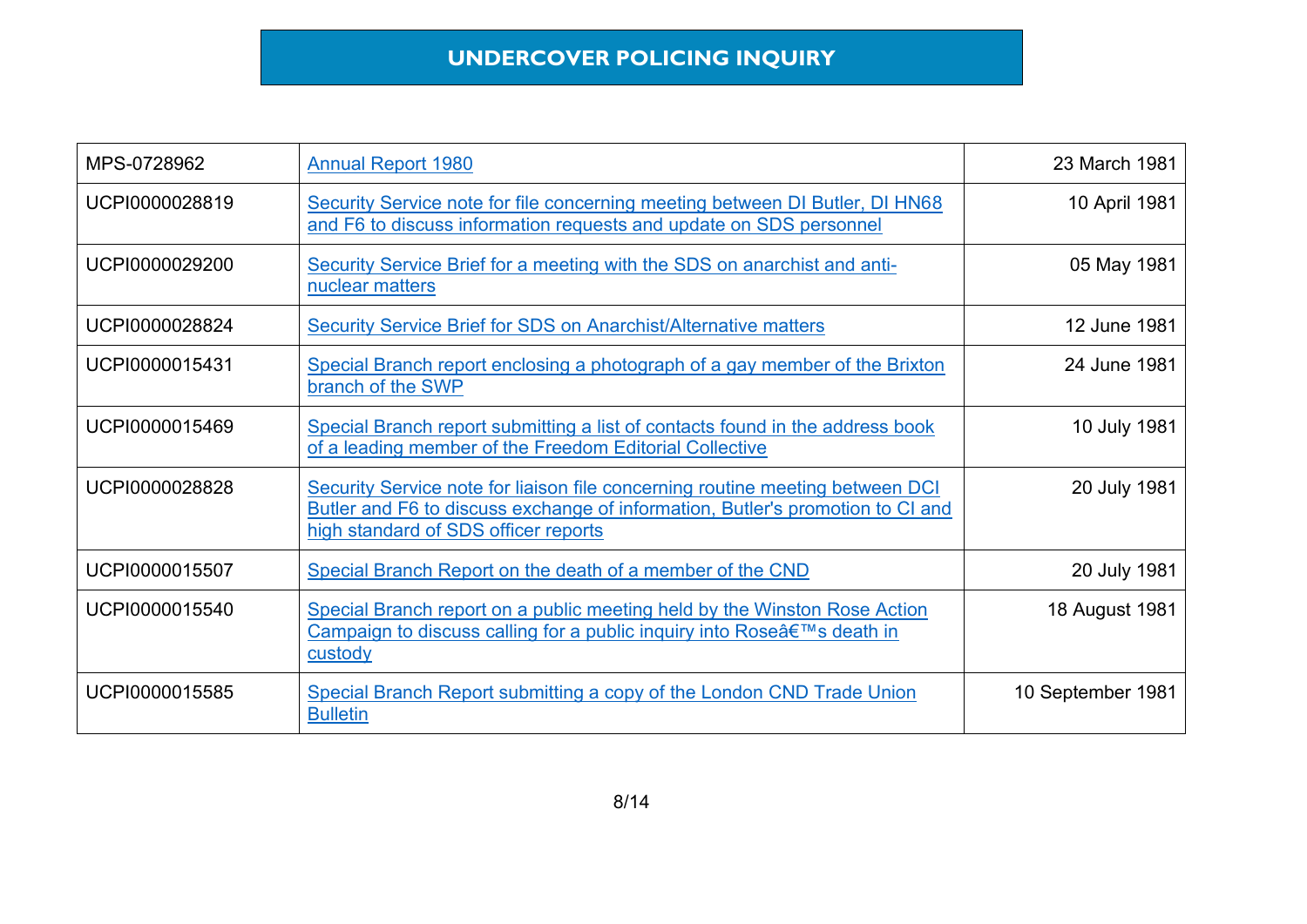| UCPI0000029203 | Security Service note for liaison file concerning meeting between DCI Butler<br>and F6 to discuss targeting and coverage and introduce DS Charles (snu)     | 17 September 1981 |
|----------------|-------------------------------------------------------------------------------------------------------------------------------------------------------------|-------------------|
| UCPI0000015602 | Special Branch report on a meeting of the Freedom editorial collective                                                                                      | 18 September 1981 |
| UCPI0000015625 | Special Branch report about the political activity of a National Committee<br>member of the National Union of School Students                               | 23 September 1981 |
| UCPI0000015626 | Special Branch Report on London CND support for trade unions and attaching<br>a copy of the Trade Union Bulletin                                            | 23 September 1981 |
| UCPI0000015652 | Special Branch report on a going away party                                                                                                                 | 02 October 1981   |
| UCPI0000027529 | Security Service note for liaison file concerning meeting between DCI Butler,<br>HN68 and F6 to discuss list of officers and targeting                      | 07 October 1981   |
| UCPI0000029029 | Security Service note for liaison file concerning meeting between DCI Butler,<br>DI HN68 and F6 to discuss SDS officers' access to SWP HQ                   | 21 October 1981   |
| UCPI0000027532 | Security Service note for liaison file concerning meeting between HN68, DCI<br>Butler and F6 and the provision of intelligence gathered by SDS on SWP       | 28 October 1981   |
| UCPI0000016729 | Special Branch Report on a prominent member of the CND                                                                                                      | 17 November 1981  |
| UCPI0000016738 | Special Branch report providing employment details of a member of the<br><b>Revolutionary Communist Party</b>                                               | 17 November 1981  |
| UCPI0000028840 | Security Service note for liaison file concerning routine meeting between DCI<br>Butler and F6 to discuss Security Service briefs and SDS personnel changes | 25 November 1981  |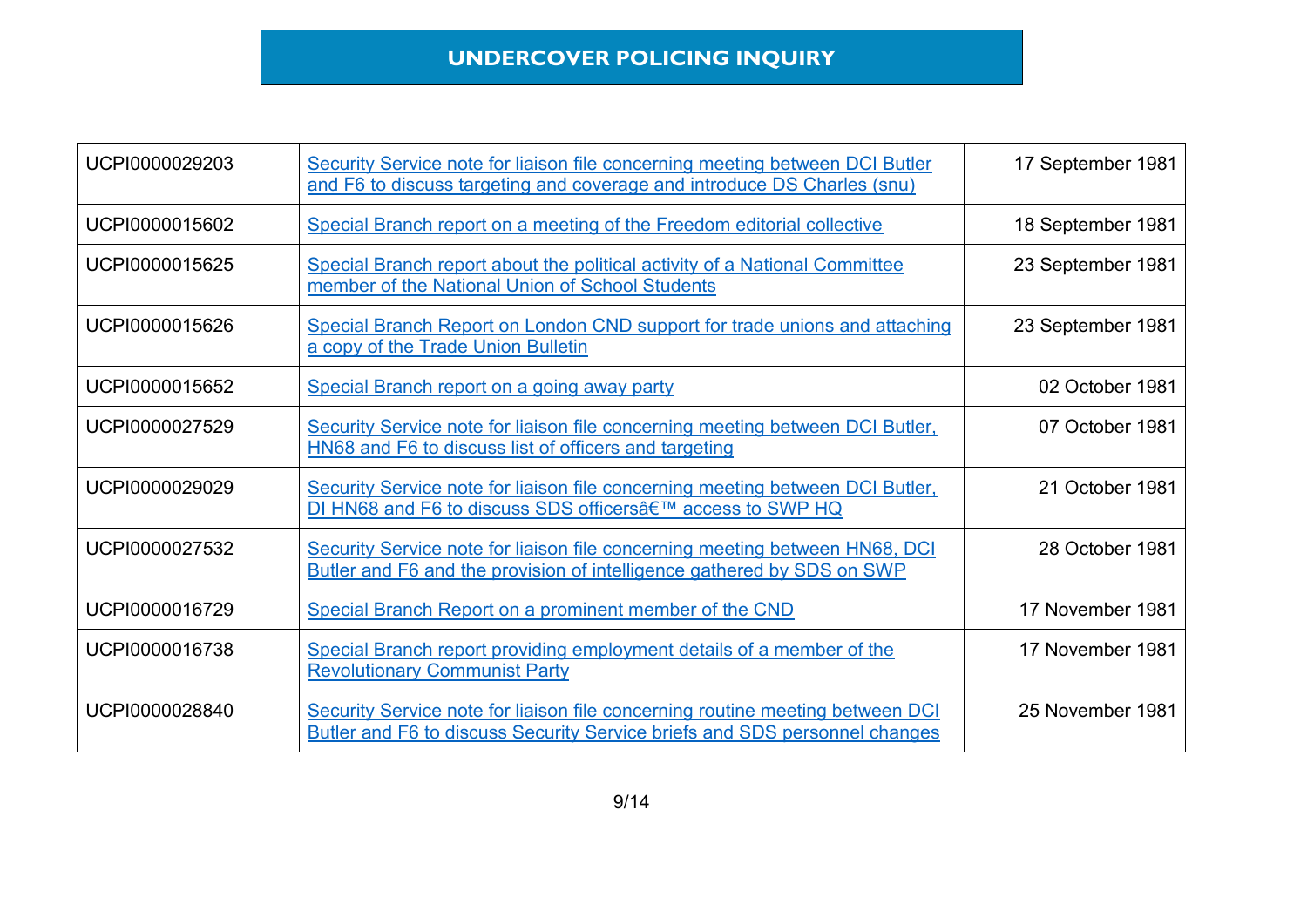| MPS-0527306    | Memorandum signed by DCI Butler on finding a safe venue for SDS officers to<br>take the Constables' Promotion Examination                                                         | 07 December 1981 |
|----------------|-----------------------------------------------------------------------------------------------------------------------------------------------------------------------------------|------------------|
| UCPI0000016823 | Special Branch report on an associate of the Freedom Collective and former<br>member of the West London Anarchists                                                                | 11 December 1981 |
| UCPI0000029192 | Security Service Minute Sheet concerning request for additional information<br>on newly formed SWP district in north and west London, following provision of<br><b>SDS report</b> | 15 December 1981 |
| UCPI0000017032 | Special Branch report containing personal information about a member of East<br>London Branch and the Kent University Section of the Revolutionary<br><b>Communist Party</b>      | 18 December 1981 |
| UCPI0000017041 | Special Branch report on the funeral of a leading activist in the Revolutionary<br><b>Communist Party of Britain (Marxist-Leninist)</b>                                           | 29 December 1981 |
| MPS-0728985    | Annual Report 1981 with letter from Home Office to Assistant Commissioner<br>authorising the continuation of the SDS in 1982/83                                                   | 01 March 1982    |
| MPS-0730904    | <b>Annual Report 1982</b>                                                                                                                                                         | 05 April 1983    |
| MPS-0747658    | <b>First Witness Statement of Trevor Butler</b>                                                                                                                                   | 22 January 2021  |

| <b>Reference</b> | <b>Publication</b> | Document date |
|------------------|--------------------|---------------|
|                  |                    |               |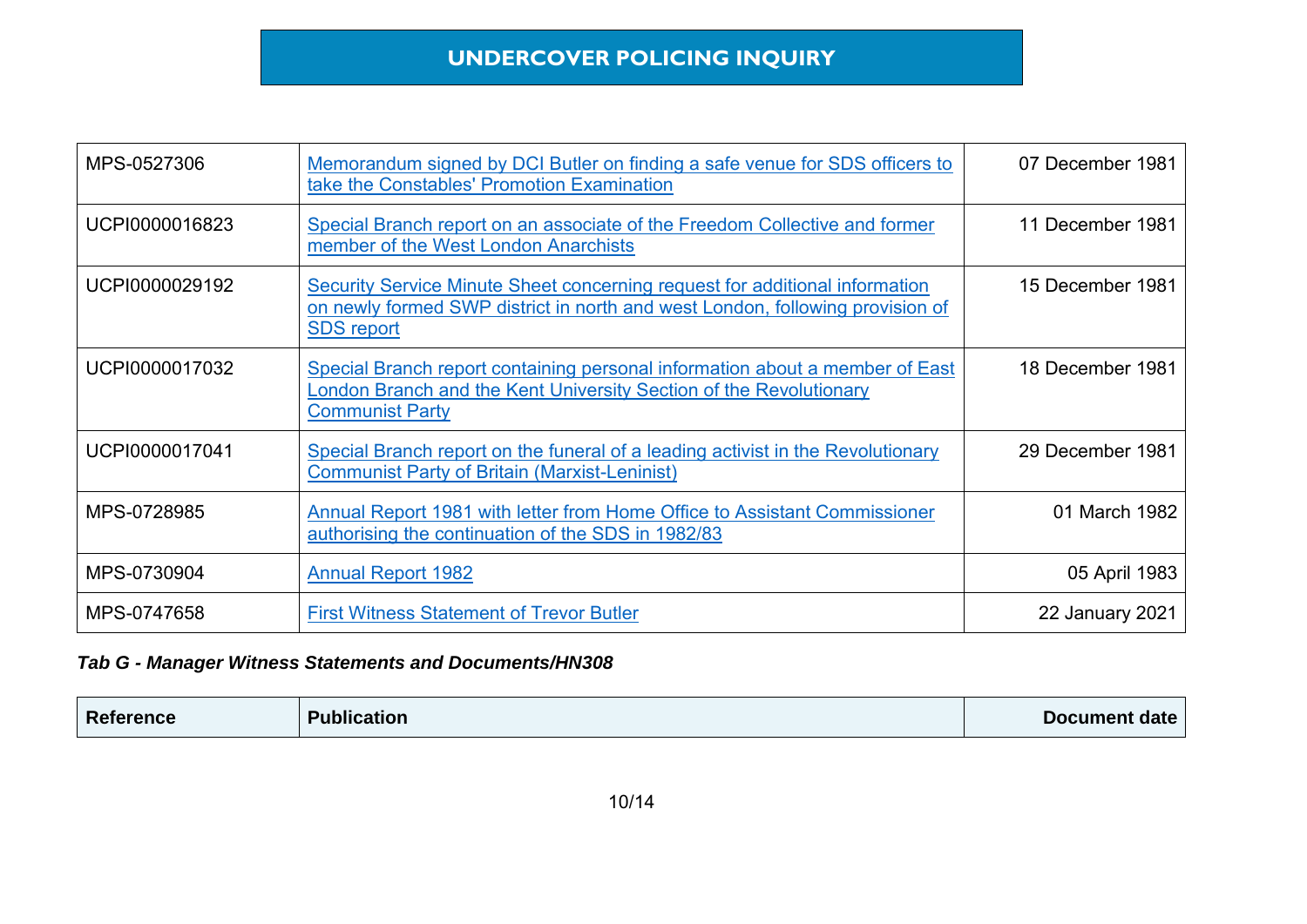| UCPI0000013539 | Special Branch report enclosing a photograph taken at the funeral of Blair<br>Peach of a woman who is involved in Women's Voice and the Anti-Nazi<br>League              | 05 November 1979  |
|----------------|--------------------------------------------------------------------------------------------------------------------------------------------------------------------------|-------------------|
| UCPI0000014184 | Special Branch report concerning breakdown of a personal relationship of<br>members of Socialist Workers Party and Walthamstow Women's Voice signed<br>by ACI Barry Moss | 18 August 1980    |
| UCPI0000014258 | Special Branch report containing personal information about a founding<br>member of the Revolutionary Marxist Tendency                                                   | 02 September 1980 |
| UCPI0000014556 | Special Branch report providing office telephone details of a member of the<br><b>Revolutionary Marxist Tendency</b>                                                     | 25 September 1980 |
| UCPI0000016128 | Special Branch report on a party held at Freedom Press                                                                                                                   | 30 December 1980  |
| MPS-0728962    | <b>Annual Report 1980</b>                                                                                                                                                | 23 March 1981     |
| MPS-0730185    | Collected documents regarding members of the Troops Out Movement<br>arrested at a 'Beating the Retreat' event                                                            | 12 June 1981      |
| UCPI0000015431 | Special Branch report enclosing a photograph of a gay member of the Brixton<br>branch of the SWP                                                                         | 24 June 1981      |
| UCPI0000015474 | Special Branch report on a public discussion held by the Hampstead CND<br>Group following a showing of the film 'The War Game'                                           | 17 July 1981      |
| UCPI0000015507 | Special Branch Report on the death of a member of the CND                                                                                                                | 20 July 1981      |
| UCPI0000015503 | Special Branch report on two members of the CND                                                                                                                          | 30 July 1981      |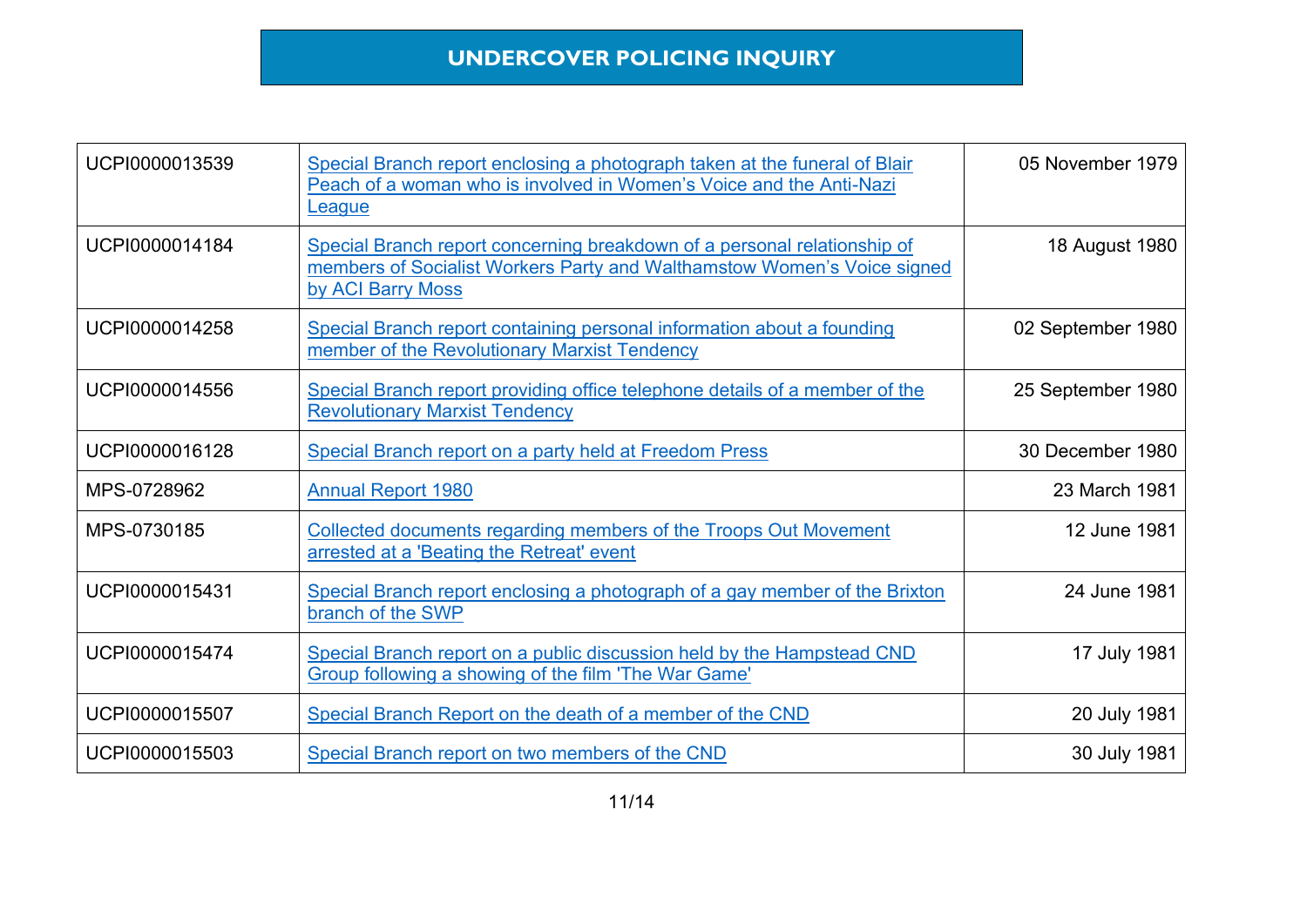| UCPI0000015540 | Special Branch report on a public meeting held by the Winston Rose Action<br>Campaign to discuss calling for a public inquiry into Rose's death in custody                   | 18 August 1981    |
|----------------|------------------------------------------------------------------------------------------------------------------------------------------------------------------------------|-------------------|
| UCPI0000015602 | Special Branch report on a meeting of the Freedom editorial collective                                                                                                       | 18 September 1981 |
| UCPI0000015616 | Special Branch response to letter from the Security Service concerning a<br>person of interest                                                                               | 21 September 1981 |
| UCPI0000015625 | Special Branch report about the political activity of a National Committee<br>member of the National Union of School Students                                                | 23 September 1981 |
| UCPI0000016729 | Special Branch Report on a prominent member of the CND                                                                                                                       | 17 November 1981  |
| UCPI0000016823 | Special Branch report on an associate of the Freedom Collective and former<br>member of the West London Anarchists                                                           | 11 December 1981  |
| UCPI0000017032 | Special Branch report containing personal information about a member of East<br>London Branch and the Kent University Section of the Revolutionary<br><b>Communist Party</b> | 18 December 1981  |
| UCPI0000017041 | Special Branch report on the funeral of a leading activist in the Revolutionary<br><b>Communist Party of Britain (Marxist-Leninist)</b>                                      | 29 December 1981  |
| MPS-0728985    | <b>Annual Report 1981 with letter from Home Office to Assistant Commissioner</b><br>authorising the continuation of the SDS in 1982/83                                       | 01 March 1982     |
| MPS-0730134    | Telephone Message on activities of the London Troops Out Movement                                                                                                            | 24 April 1982     |
| MPS-0730904    | <b>Annual Report 1982</b>                                                                                                                                                    | 05 April 1983     |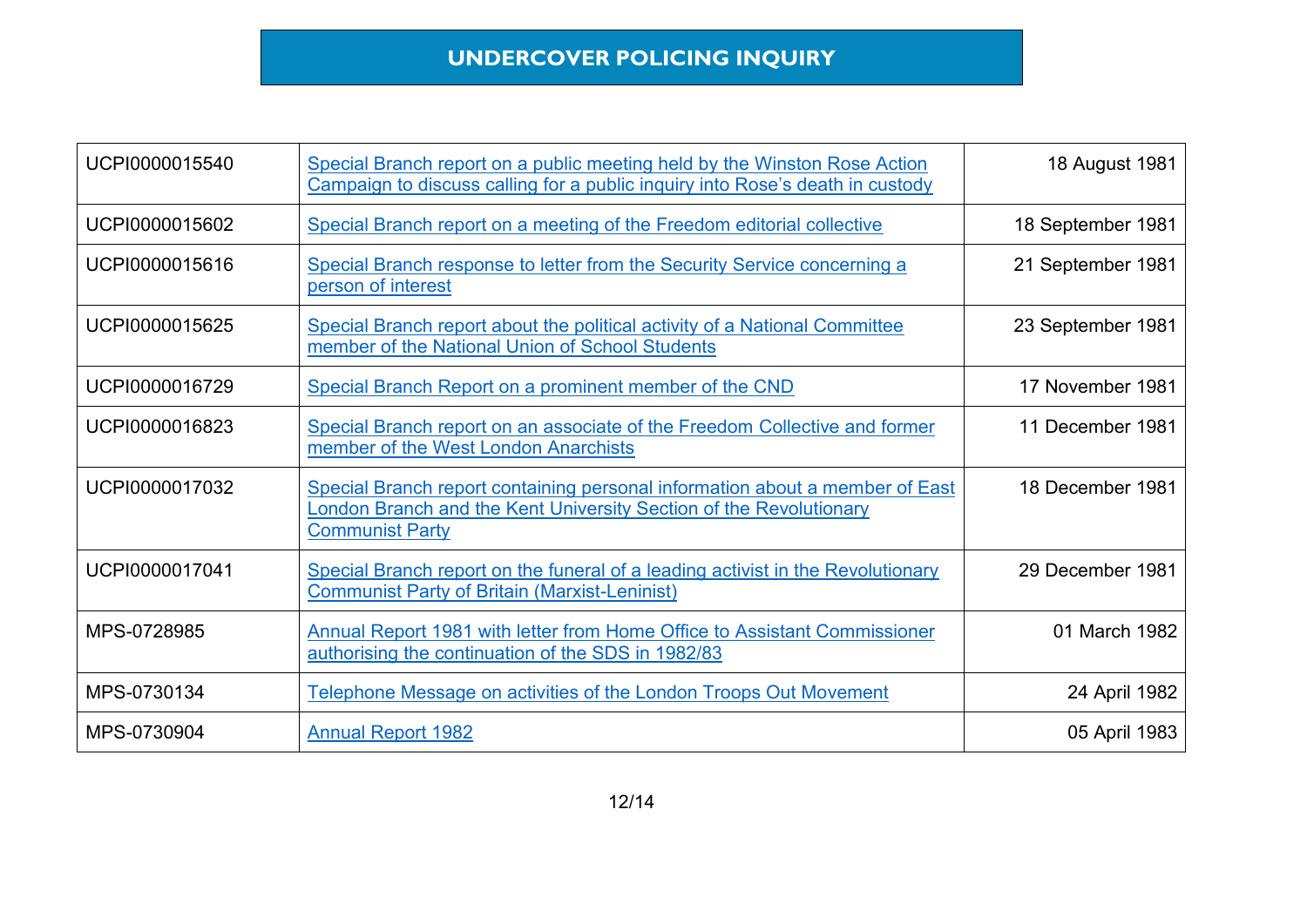| UCPI0000031550 | Letter to Security Service enclosing documents related to HN65 |                  |
|----------------|----------------------------------------------------------------|------------------|
| MPS-0747528    | <b>First Witness Statement of Christopher Skey</b>             | 15 December 2020 |
| MPS-0747952    | Second Witness Statement of Christopher Skey                   | 08 December 2021 |

#### *Tab G - Manager Witness Statements and Documents/HN350*

| <b>Reference</b> | <b>Publication</b>                      | Document date   |
|------------------|-----------------------------------------|-----------------|
| MPS-0747192      | <b>First witness statement of HN350</b> | 20 October 2020 |

| <b>Reference</b> | <b>Publication</b>                                                                                                                | Document date    |
|------------------|-----------------------------------------------------------------------------------------------------------------------------------|------------------|
| MPS-0730698      | Memorandum to Commander Operations concerning IMG support for a<br>demonstration against the National Front                       | 04 October 1977  |
| UCPI0000011086   | Special Branch report containing personal information about a member of the<br>Anarchy Collective and his family                  | 14 October 1977  |
| MPS-0730694      | Memorandum from Chief Inspector to Commander Ops requesting<br>authorisation for HN353 to travel with IMG to the North of England | 02 November 1977 |